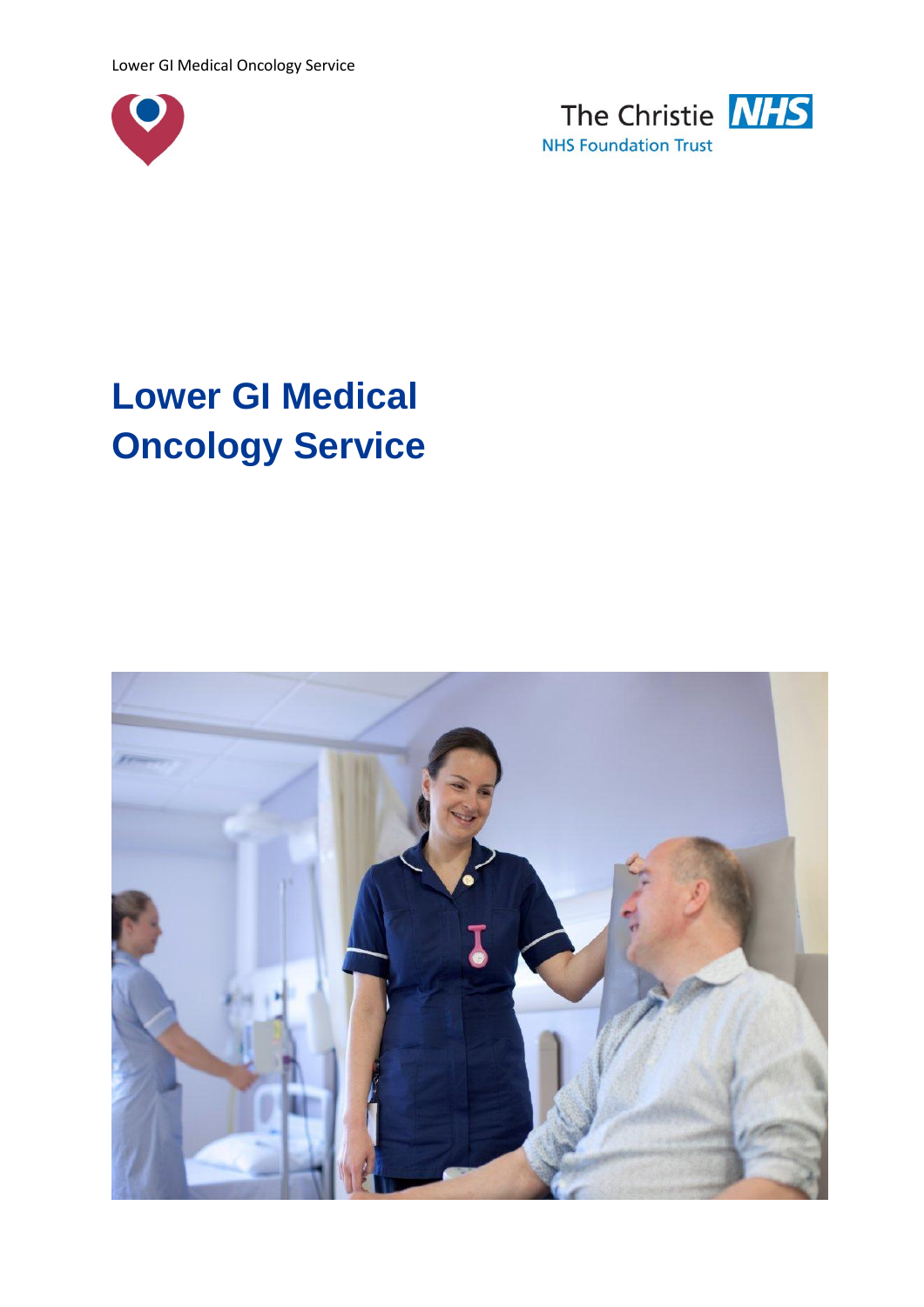



# **Operational Structure**

Most referrals come from surgical teams outside The Christie. Local MDTs assess patients' needs and surgical intervention is performed locally. The Christie Lower GI Surgical team accept referrals for complex primary tumours, recurrent pelvic tumours and in case where cytoreduction and HIPEC are considered (both colorectal adenocarcinoma and PMP). Chemotherapy is delivered centrally at Christie as well as at a number of peripheral sites including Royal Oldham, Stepping Hill, Royal Albert Edward Infirmary (Wigan) and Leighton (Crewe) hospitals. Patients are also treated at Mobile Chemotherapy Units (MCU) where possible.

## **MDT meetings**

MDTs across Greater Manchester attended by Lower GI Medical Oncologists:

All new lower GI patients are discussed/ assessed through Multi-disciplinary Team Meetings at the following Hospitals:

- Central Manchester University Hospital (incorporating Trafford General Hospital)
- Wythenshawe Hospital
- Pennine Acute Hospitals (incorporating North Manchester General Hospital, Royal Oldham Hospital, Rochdale Infirmary, and Fairfield Hospital)
- Tameside Hospital
- Stepping Hill Hospital, Stockport
- Leighton Hospital, Crewe
- Christie Hospital
- Royal Albert Edward Infirmary, Wigan

Clinical Oncology, rather than medical oncology, consultants attend the colorectal MDTs at the following hospitals:

- Salford Royal Infirmary
- Macclesfield Hospital
- Royal Bolton Hospital

#### **Specialist MDT meetings**

The Pseudomxoma surgical practice at the Christie Hospital is supported by Dr Braun and Dr Mullamitha who attend the Pseudomyxoma MDT meetings. Dr Braun attends the Pelvic MDT for complex surgical cases.

In 2014 the HPB surgical practice for Greater Manchester has centralised at CMFT and a weekly liver metastases MDT has been set up which Dr Braun and Dr Mullamitha jointly support.

#### **Personnel**

| <b>Consultants</b> | Dr Michael Braun     |
|--------------------|----------------------|
|                    | Dr Saifee Mullamitha |
|                    | Dr Jurjees Hasan     |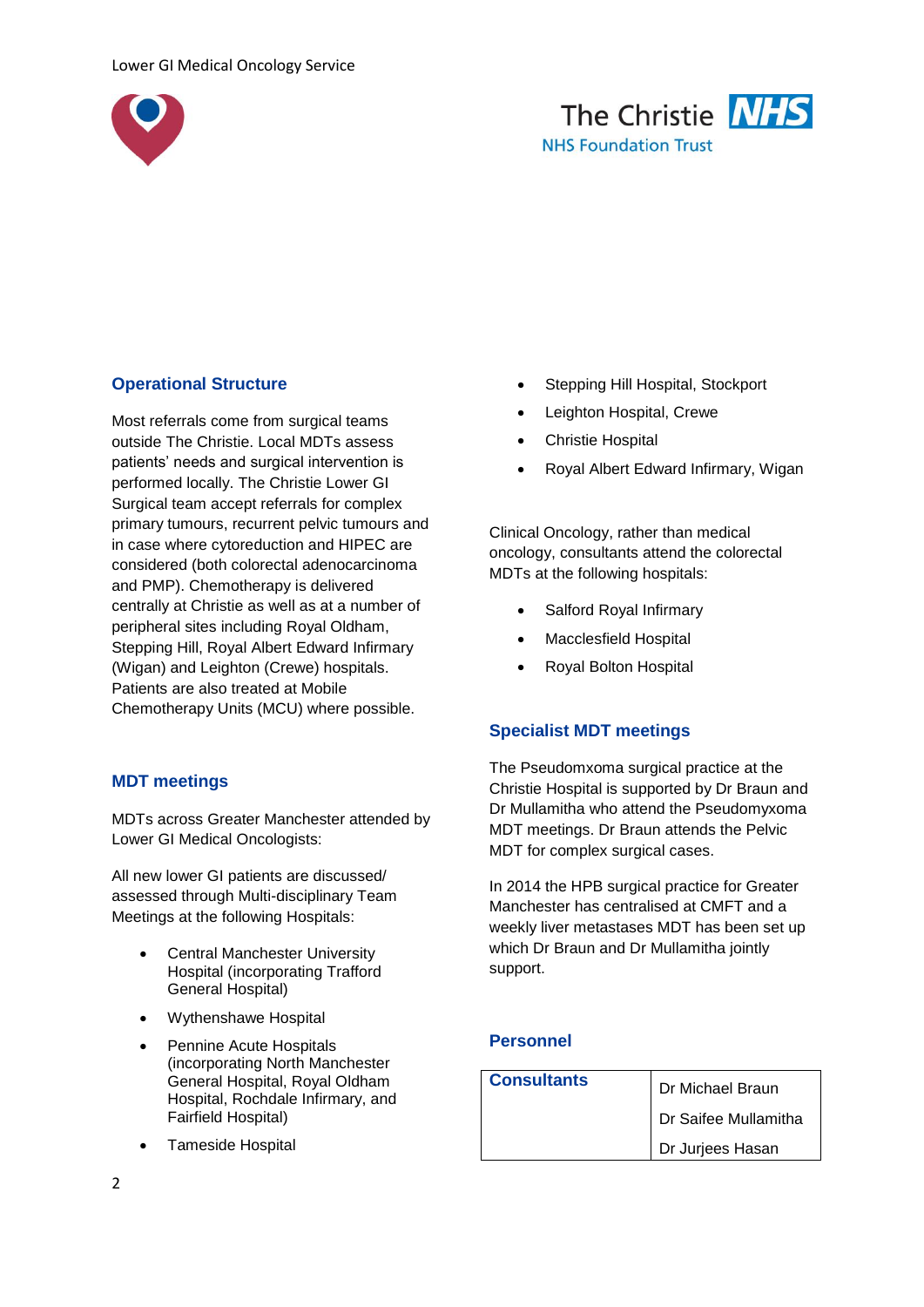



|                                            | Dr Greg Wilson                  |
|--------------------------------------------|---------------------------------|
| <b>Clinical Nurse</b><br><b>Specialist</b> | Julie Brewer                    |
|                                            | Sarah Dunne                     |
| <b>Nurse Clinician</b>                     | Olive Craven                    |
|                                            | Janette Beech                   |
| <b>Research team</b>                       | Delyth McEntee -<br>Team Leader |
|                                            | Jackie Connell                  |
|                                            | Jo Allen                        |
|                                            | <b>Camille Cooney</b>           |

# **Activity**

Approximately ~700 new patients are referred per annum to the lower GI Medical Oncology service.

The breakdown of cases is approximately:

Adjuvant treatment: 30%

Neo-adjuvant treatment: 20%

Palliative systemic treatment: 40%

Supportive care only: 10%

## **Service Development 2013/14**

A business case was developed for an additional Clinical Nurse Specialist in 2013 and a Nurse Clinician in 2014. Sarah Dunne and Janette Beech have been appointed to these roles which are essential to support the management of patients. Nurse led and telephone follow-up clinics have been set up subsequent to these appointments.

A locum Consultant in Medical Oncology has been appointed taking referrals from the Royal Edward Albert Infirmary, Wigan with the aim of developing the chemotherapy service at that site.

Dr M. Braun is research lead and Medical Oncology representative for the Colorectal Pathway Board. In these roles he has written regional guidance for RAS mutation testing in collaboration with the Genomic Medicine department at St.Marys' Hospital and the finance department at Christie.

Dr Braun in collaboration with colleagues has written the regional policy for Mismatch Repair assessment in colorectal cancer.

Development of MDTs – During 2014 Dr Braun and Dr Mullamitha have both started supporting 2 regional specialist MDT meetings for Pseudomyxoma and colorectal liver metastases respectively.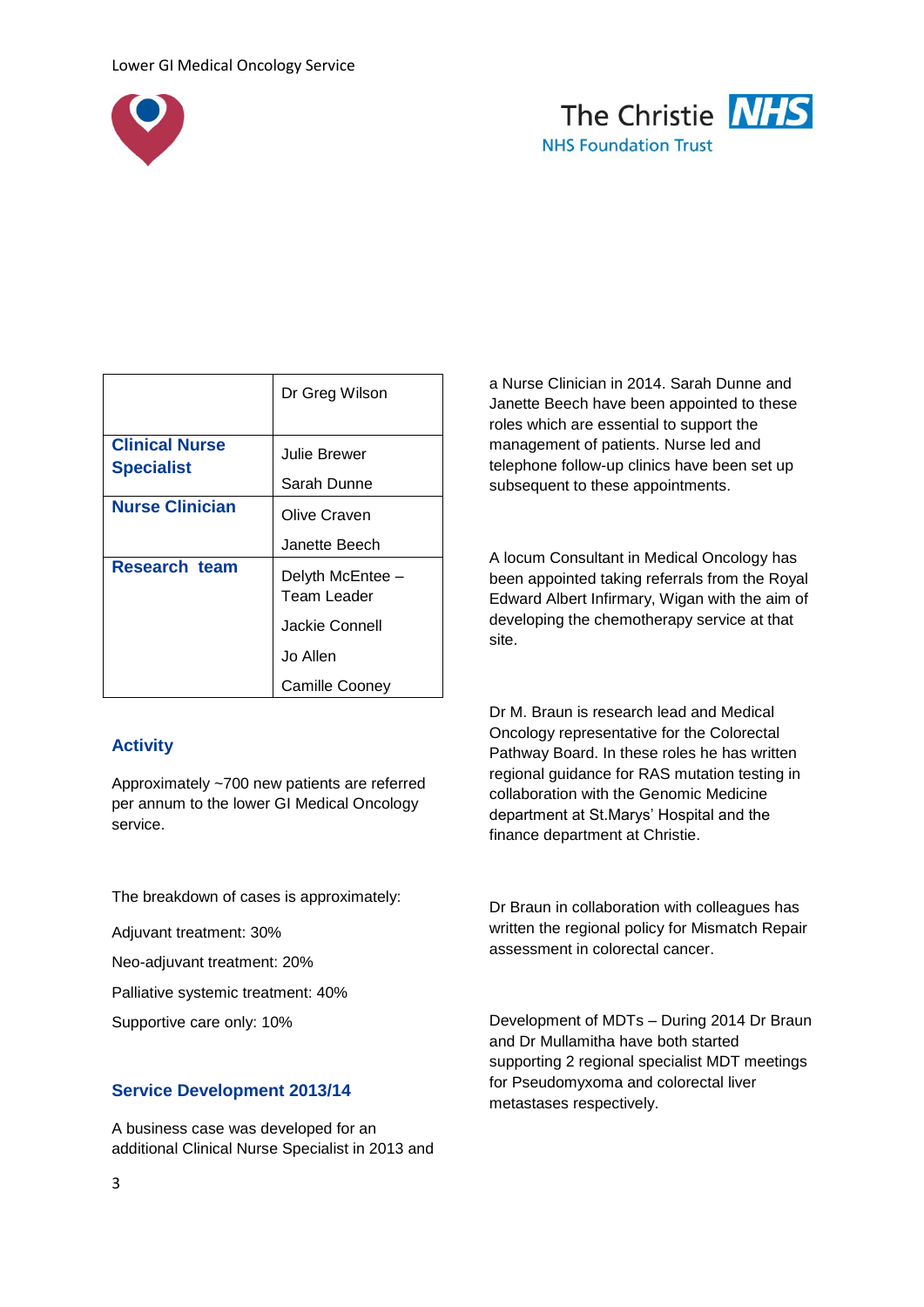Lower GI Medical Oncology Service





**[Outcomes](http://www.christie.nhs.uk/media/835754/ClinicalOutcomesUnitReport_LGI_March2015.pdf) – Click Here**

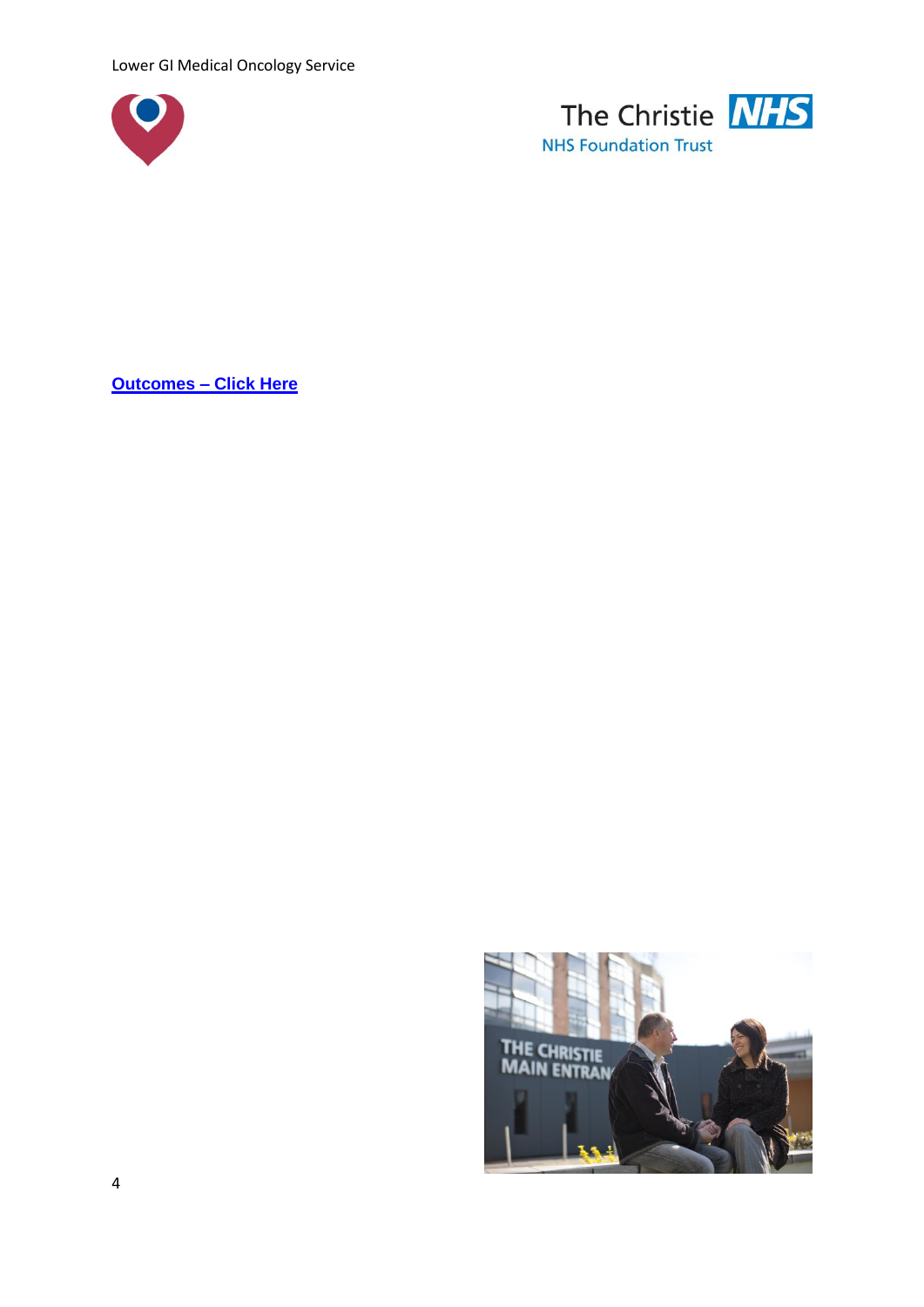



# **Peer Reviewed Publications 2013/14**

Genetic Markers of Toxicity From Capecitabine and Other Fluorouracil-Based Regimens: Investigation in the QUASAR2 Study, Systematic Review, and Meta-Analysis.

Dan Rosmarin, Claire Palles, David Church, Enric Domingo, Angela Jones, Elaine Johnstone, Haitao Wang, Sharon Love, Patrick Julier, Claire Scudder, George Nicholson, Anna Gonzalez-Neira, Miguel Martin, Daniel Sargent, Erin Green, Howard McLeod, Ulrich M. Zanger, Matthias Schwab, Michael Braun, Matthew Seymour, Lindsay Thompson, Benjamin Lacas, Valérie Boige, Nuria Ribelles, Shoaib Afzal, Henrik Enghusen, Søren Astrup Jensen, Marie-Christine Etienne-Grimaldi, Gérard Milano, Mia Wadelius, Bengt Glimelius, Hans Garmo, Milena Gusella, Thierry Lecomte, Pierre Laurent-Puig, Eva Martinez-Balibrea, Rohini Sharma, Jesus Garcia-Foncillas, Zdenek Kleibl, Alain Morel, Jean-Pierre Pignon, Rachel Midgley, David Kerr and Ian Tomlinson.

JCO Apr 1, 2014:1031-1039.

A randomised, open-label phase II trial of afatinib versus cetuximab in patients with metastatic colorectal cancer.

Tamas Hickish, Jim Cassidy1, David Propper, Ian Chau, Stephen Falk, Hugo Ford, Tim Iveson, Michael Braun, Vanessa Potter, Iain R. Macpherson, Helen Finnigan, Chooi Lee, Hilary Jones, and Mark Harrison.

European Journal of Cancer, Volume 50, Issue 18, Pages 3136–3144.

Management of colorectal cancer presenting with synchronous liver metastases.

Siriwardena AK, Mason JM, Mullamitha S, Hancock HC, Jegatheeswaran S.

Nat Rev Clin Oncol. 2014 Aug;11(8):446-59.

Evaluation of hypertension and proteinuria as markers of efficacy in antiangiogenic therapy for metastatic colorectal cancer. Khoja L, Kumaran G, Zee YK, Murukesh N, Swindell R, Saunders MP, Clamp AR, Valle JW, Wilson G, Jayson GC, Hasan J. J Clin Gastroenterol. 2014 May-Jun;48(5):430- 4.

Mortality within 30days following systemic anti-cancer therapy, a review of all cases over a 4year period in a tertiary cancer centre. Khoja L, McGurk A, O'Hara C, Chow S, Hasan J. Eur J Cancer. 2015 Jan;51(2):233-40.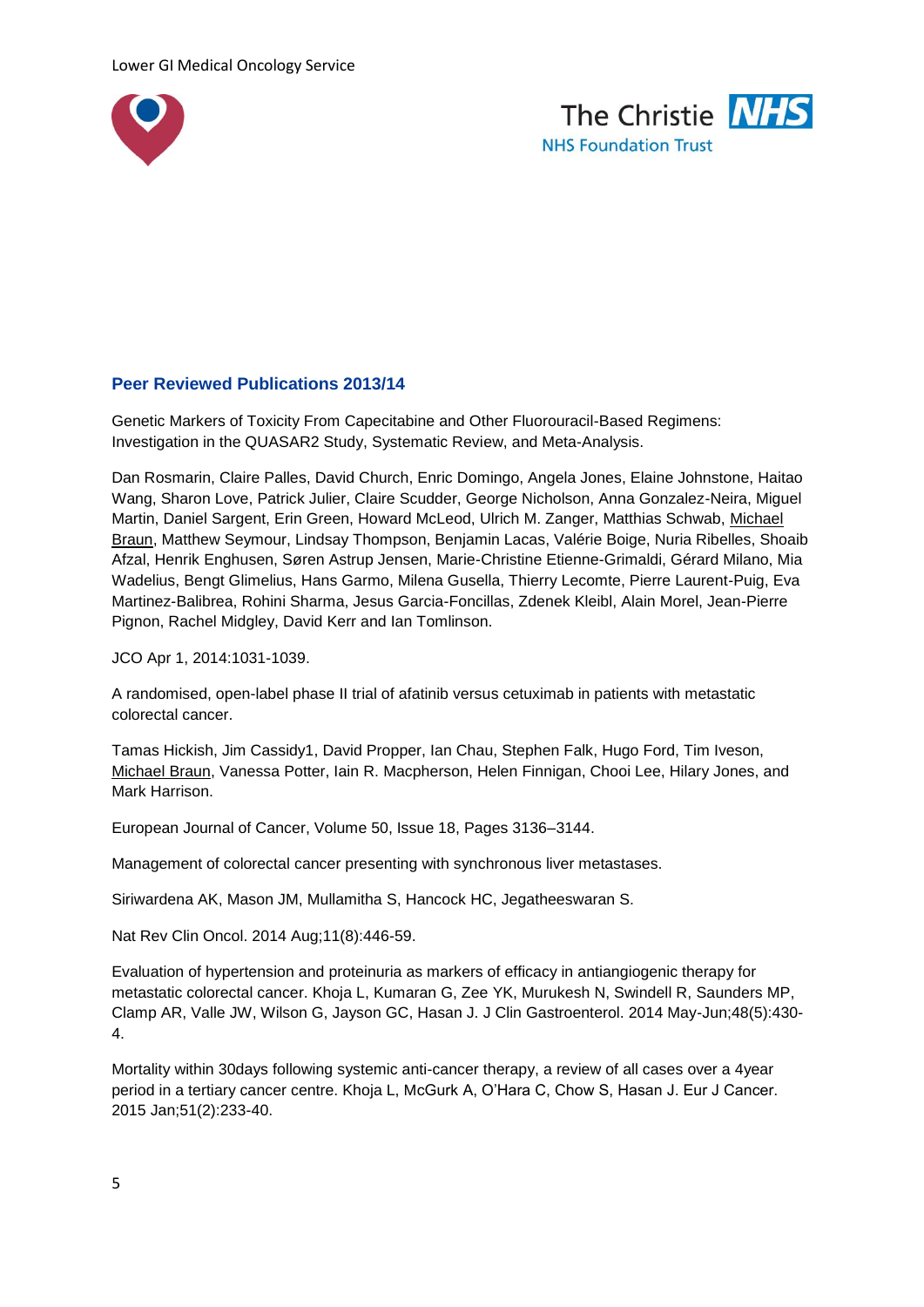



Circulating tumour cell enumeration in a Phase II trial of a four-drug regimen in advanced colorectal cancer. Krebs, MG, Backen A, Gollins S, Chau I, Hasan J, Valle JW, Morris K, Beech J, Ashcroft L, Saunders MP, Dive C. Clin Colorectal Cancer 2014. In Press. doi:10.1016/j.clcc.2014.12.006

Final results from a randomized phase 3 study of FOLFIRI {+/-} panitumumab for second-line treatment of metastatic colorectal cancer. Peeters M, Price TJ, Cervantes A, Sobrero AF, Ducreux M, Hotko Y, André T, Chan E, Lordick F, Punt CJ, Strickland AH, Wilson G, Ciuleanu TE, Roman L, Van Cutsem E, Tian Y, Sidhu R. Ann Oncol. 2014 Jan;25(1):107-16.

## **Trials activity.**

There is a close collaborative working occurring between the departments of medical and clinical oncology to recruit patients to a range of commercial and NCRN trials. Studies currently open are listed below.

#### **Rectal Cancer**

ARISTOTLE - A phase III trial comparing standard versus novel CRT as pre-operative treatment for MRI defined locally advanced rectal cancer

#### Adjuvant setting

FOXTROT - Fluoropyrimidine, Oxaliplatin and Targeted-Receptor pre-Operative Therapy for patients with high-risk, operable colon cancer

ADD ASPIRIN - A phase III double-blind, placebo-controlled, randomised trial assessing the effects of aspirin on disease recurrence and survival after primary therapy in common non-metastatic solid tumours

#### Metastatic setting

PULMICC - A Randomised trial of Pulmonary Metastasectomy in Colorectal Cancer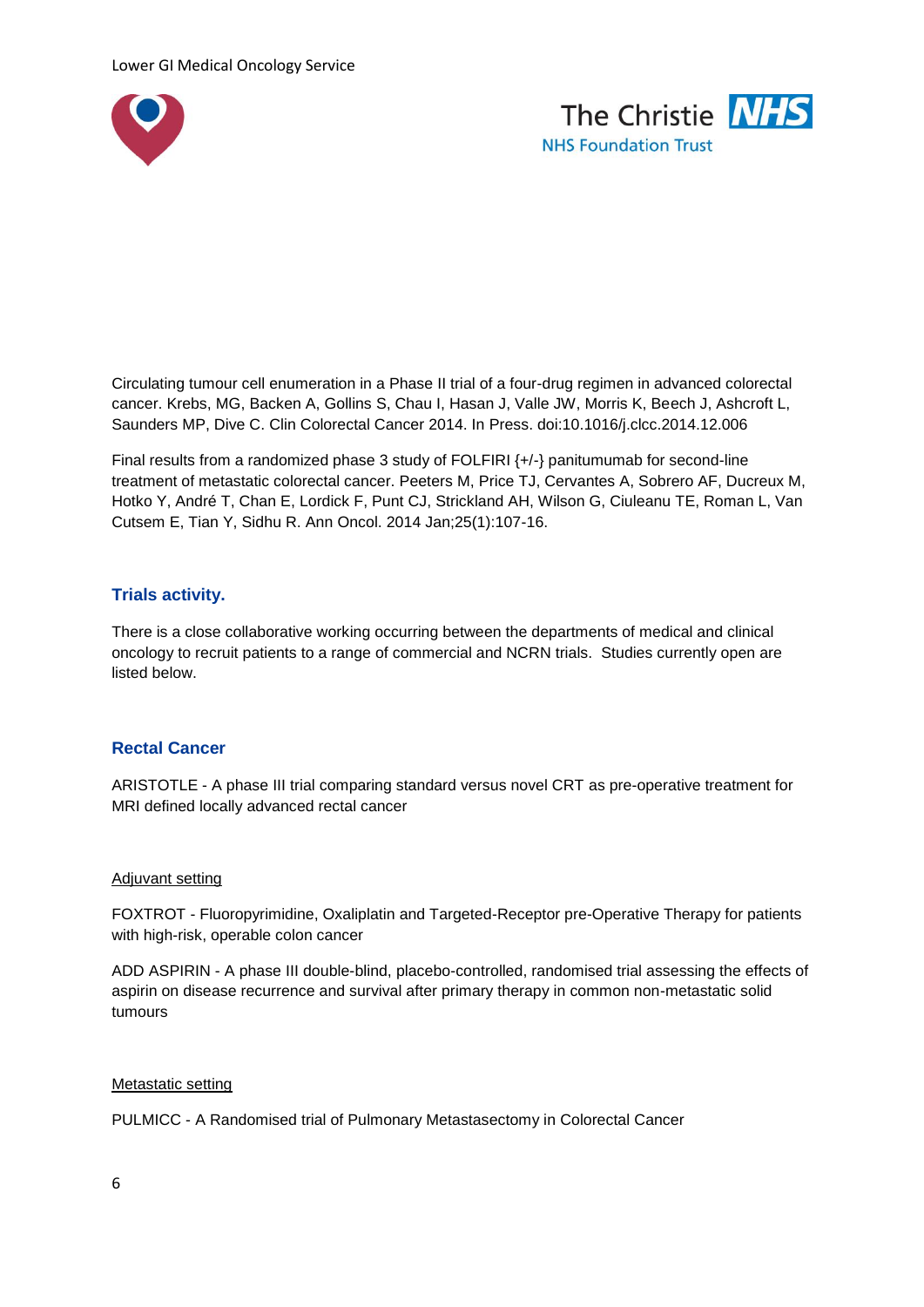



FOCUS4 – Molecular selection of therapy in colorectal cancer: a molecularly stratified randomised trial programme

PANTHER - AZD8931, an inhibitor of EGFR, ERBB2 and ERBB3 signalling, in combination with FOLFIRI: A Phase I/II study to determine the importance of schedule and activity in colorectal cancer

CAPITAL - A phase I/II dose finding study evaluating the safety and tolerability of CAPecitabine and aflIbercept in patients with unresectable metasTAtic colorectaL cancer deemed unsuitable for doublet/ triplet chemotherapy.

IMPALA-Trial - Evaluation of an immunomodulatory maintenance treatment in patients with metastatic colorectal cancer with tumor reduction during induction treatment.

LUME - A double-blind, randomised, placebo controlled Phase III study of nintedanib plus best supportive care (BSC) versus placebo plus BSC in patients with colorectal cancer refractory to standard therapies.

XILONIX - A Double Blind, Placebo Controlled, Pivotal Phase III Study Evaluating Xilonix™ in Symptomatic Colorectal Cancer Patients Refractory To Standard Therapy

## **Clinical Audit Activity**

Pulmonary Metastatecomy in Colorectal Cancer – lead Dr M. Braun

Second Line Aflibercept in Colorectal Cancer – lead Dr S Mullamitha

Utilisation of adjuvant chemotherapy in Colorectal Cancer – Lead Prof A. Renehan with contribution from Dr M. Braun and Dr S. Mullamitha

VTE in upper and lower GI cancers - lead Dr J. Hasan

Carcinoma of unknown primary: features and outcomes of patients managed in a large UK centre – lead Dr. J. Hasan

30-day SACT mortality – lead Dr J. Hasan

Clinical trial participation and outcomes in colorectal cancer. A case control study. – lead Dr J. Hasan